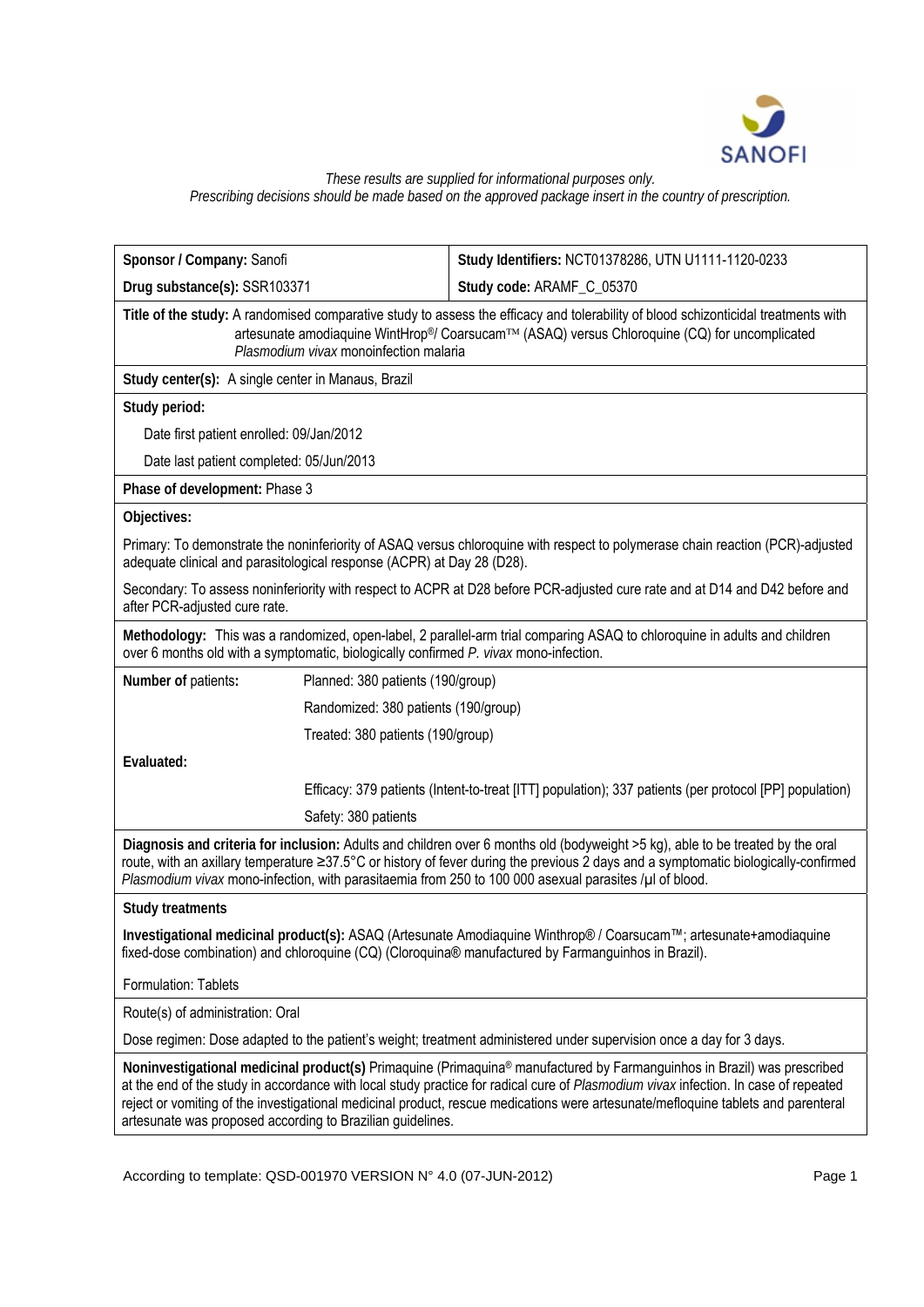

**Duration of treatment:** 3 days

**Duration of observation:** 6 weeks

**Criteria for evaluation:**

Efficacy:

Primary: The proportion of patients achieving ACPR to treatment at D28, after PCR adjustment on species, then on strains. Secondary: ACPR at D28 before PCR adjusted cure rate.

ACPR at D14 and D42 before and after PCR-adjusted cure.

Proportion of aparasitaemic patients at 24, 48, and 72 hours.

Proportion of afebrile patients at 24, 48, and 72 hours.

Evolution of number of gametocyte carriers during the 42 days of follow-up.

Evolution of the mean number of gametocytes during the 42 days of follow-up.

Proportion of patients with recurrence between D28 and D42.

Evolution of haemoglobin levels for each patient between D0 and D7, D0, and D28.

Safety: Adverse events (AEs) reported by the patient or noted by the Investigator.

Standard haematology and blood chemistry.

 Neutropenia and elevated hepatic enzymes were documented as adverse events of specific interest (AESIs). Electrocardiogram (ECG) data was collected and the data on heart rate and QTc interval evaluated by a cardiologist.

**Statistical methods:** To demonstrate the noninferiority of ASAQ compared to CQ, the bilateral 95% confidence interval (CI) of the difference between the APCR rates observed in the 2 treatment groups was determined. Noninferiority was considered demonstrated if the lower bound of the bilateral 95% CI was superior to -0.05 (or for a one-sided risk of 2.5% [α/2]). The primary analysis was performed with respect to PCR-adjusted ACPR at D28 in the PP population. If noninferiority was demonstrated, a y<sup>2</sup> test for superiority was performed at a bilateral significance level of 0.05. A similar approach was taken to evaluate noninferiority with respect to the secondary analyses of ACPR, namely PCR-adjusted ACPR at D28 in the ITT population, PCR-unadjusted ACPR at D14, D28, and D42 in the PP and ITT population, and PCR-adjusted ACPR at D14 and D42 in the PP and ITT population. As a sensitivity analysis in the PP population, patients with a different genotype during the follow-up were considered as missing.

The number of patients free of parasites and the number of afebrile patients were compared between the 2 groups on D1, D2, and D3 by means of a  $\chi^2$  test (or Fisher's exact test as appropriate).

The cumulative risk of developing gametocytaemia and the cumulative risk of recurrence of malaria were analysed through Kaplan-Meier survival analysis. Incidence rates for developing gametocytaemia with their associated 95% CI were estimated at D28  $\pm$  2 and D42  $\pm$  2 and recurrence rates estimated at D42  $\pm$  2. Survival curves were also generated and the 2 treatment groups compared by means of the logrank test.

Gametocyte density was also calculated in terms of person-weeks and compared between treatment groups by use of a general estimating equation (GEE) model for binary data to take into account between-measure correlations within individual patients.

Absolute and relative changes in haemoglobin levels between D0 and D7, and between D0 and D28 were calculated for each patient and compared between the two groups by means of the Wilcoxon test.

Analysis of safety data was purely descriptive.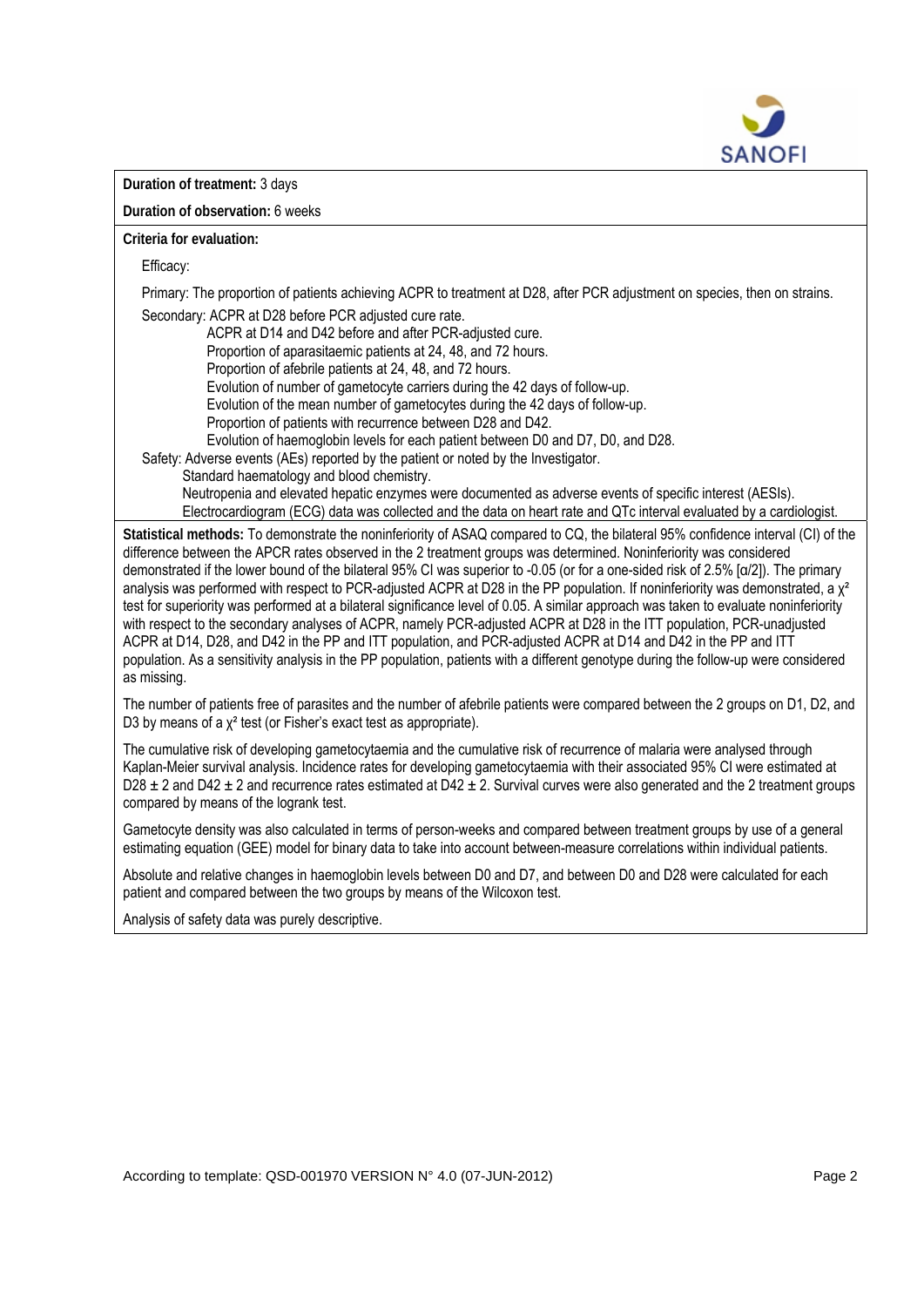

## **Summary:**

Population characteristics: In the ITT population, the majority of patients enrolled in the study were adults with 10% of patients aged less than 14 years and 3.7% aged less than 6 years.

|                                               | <b>ITT</b> population                 |                                     | PP population                        |                                        |
|-----------------------------------------------|---------------------------------------|-------------------------------------|--------------------------------------|----------------------------------------|
|                                               | ASAQ group<br>$(N = 189)$             | CQ group<br>$(N = 190)$             | ASAQ group<br>$(N = 165)$            | CQ group<br>$(N = 172)$                |
| Age (years)                                   |                                       |                                     |                                      |                                        |
| Mean $\pm$ SD                                 | $35.7 \pm 16.4$                       | $34.7 \pm 15.9$                     | $36.1 \pm 16.8$                      | $34.8 \pm 16.3$                        |
| Median<br>[Min ; Max]                         | 35.0<br>1.0;68.0                      | 34.5<br>1.0; 74.0                   | 36.0<br>1.0;68.0                     | 34.0<br>1.0;74.0                       |
| <6 years<br>$9 - 14$ years<br>$\geq$ 14 years | 7(3.7%)<br>$10(5.3\%)$<br>172 (91.0%) | 7(3.7%)<br>14 (7.4%)<br>169 (88.9%) | 7(4.2%)<br>$9(5.5\%)$<br>149 (90.3%) | $7(4.1\%)$<br>14 (8.1%)<br>151 (87.8%) |
| Gender                                        | $N = 189$                             | $N = 189$                           | $N = 165$                            | $N = 171$                              |
| Male                                          | 136 (72.0%)                           | 144 (75.8%)                         | 122 (73.9%)                          | 131 (76.2%)                            |
| Female                                        | 53 (28.0%)                            | 46 (24.2%)                          | 43 (26.1%)                           | 41 (23.8%)                             |

The presence of *Plasmodium* species and of *P. vivax* in particular, was detected in blood smears from all patients at inclusion. This was confirmed by PCR in all patients except 3 (1 in the ASAQ group and 2 in the CQ group), for whom PCR failed to identify any parasite. One patient had a mixed infection (*P. vivax* and *P. falciparum*). This patient was excluded from the ITT and PP populations. In the safety population (all enrolled patients), thick blood smears revealed a mean parasite density of 2954 ± 3501 parasites/µL, this being somewhat higher in the patients in the ASAQ group compared to those in the CQ Group. Gametocytes were detected in 220 patients overall (57.9%), at a mean density of 60.4  $\pm$  115.1 parasites/ $\mu$ L.

|                                                | <b>ITT</b> population          |                                 | PP population                 |                                 |
|------------------------------------------------|--------------------------------|---------------------------------|-------------------------------|---------------------------------|
|                                                | ASAQ group<br>$(N = 189)$      | CQ group<br>$(N = 190)$         | ASAQ group<br>$(N = 165)$     | CQ group<br>$(N = 172)$         |
| At least one Plasmodium spp.                   | 189 (100.0%)                   | 190 (100.0%)                    | 165 (100.0%)                  | 172 (100.0%)                    |
| P. vivax confirmed by PCR                      | 188 (99.5%)                    | 188 (98.9%)                     | 164 (99.4%)                   | 170 (98.8%)                     |
| Mean parasite density $(\mu I) \pm SD$         | $3243 \pm 4023$                | $2669 \pm 2884$                 | $3379 \pm 3817$               | $2796 \pm 2948$                 |
| Gametocyte density >0<br>Mean $\pm$ SD         | 105 (55.6%)<br>$54.0 \pm 77.5$ | 114 (60.0%)<br>$66.8 \pm 143.2$ | 95 (57.6%)<br>$56.6 \pm 79.0$ | 103 (59.9%)<br>$70.2 \pm 149.6$ |
| Axillary temperature ≥37.5 °C<br>Mean $\pm$ SD | 85 (45.0%)<br>$37.2 \pm 1.3$   | 77 (40.5%)<br>$37.1 \pm 1.3$    | 72 (43.6%)<br>$37.2 \pm 1.3$  | 72 (41.9%)<br>$37.1 \pm 1.3$    |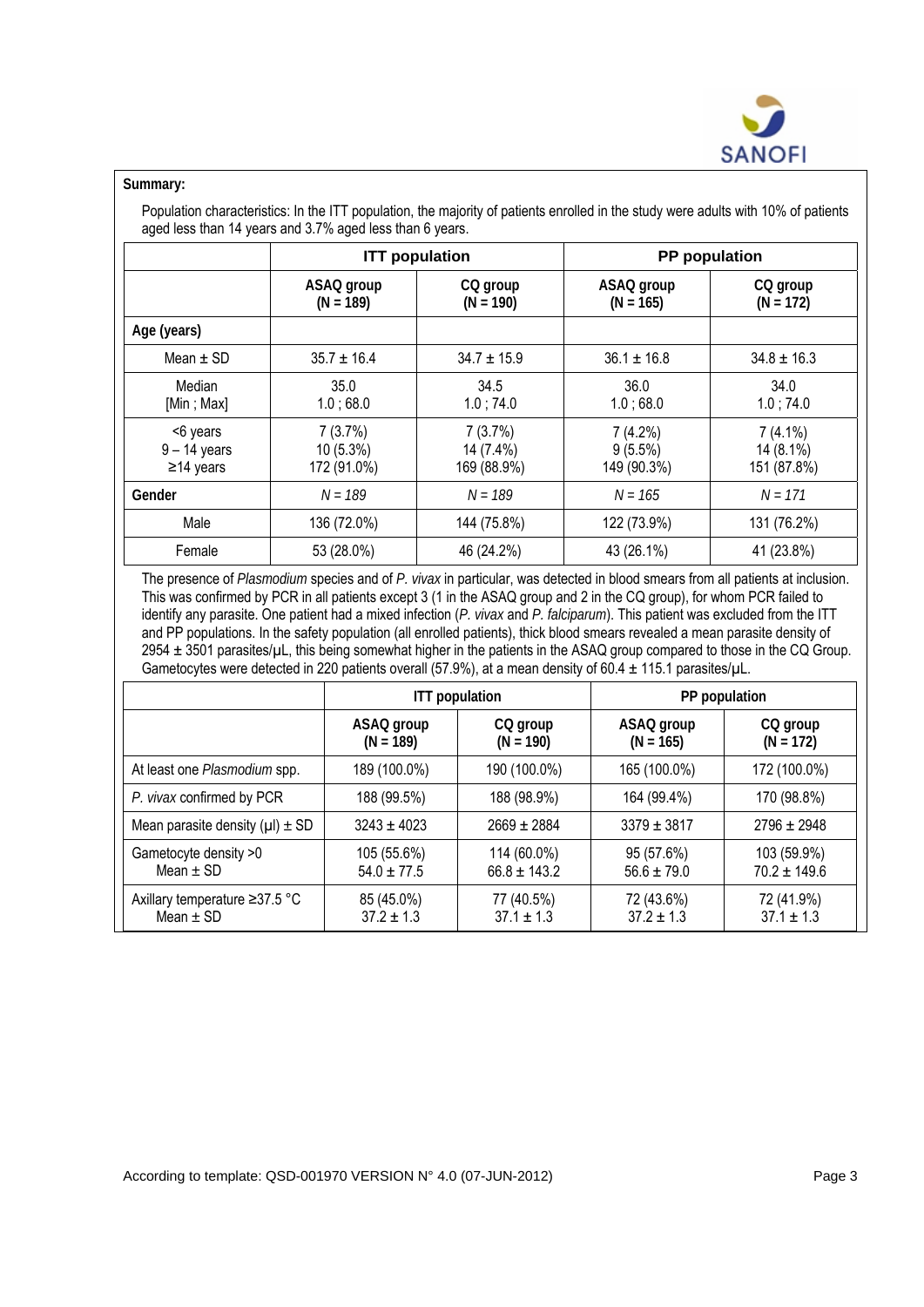

## Efficacy results:

## **Primary efficacy analysis**

The ACPR rate at D28 after adjustment by PCR in the PP population was 100% (165/165 patients) in the ASAQ group and 93.6% (161/172 patients) in the CQ group. The difference in ACPR rate between the 2 groups was 6.40% (95%CI: 2.74% to 10.05%). Since the lower bound of the 95% CI was superior to the prespecified noninferiority threshold of -0.05, noninferiority of ASAQ with respect to CQ was demonstrated. The 11 treatment failures in the CQ group corresponded to 4 patients in late clinical failure and 7 patients in late parasitological failure. There were no cases of early treatment failure. The proportion of patients achieving ACPR at 28 days was significantly higher in the ASAQ group ( $p = 0.002$ ), demonstrating superiority over the CQ group.

|                                                  | ASAQ group   | CQ group    | Risk difference         |
|--------------------------------------------------|--------------|-------------|-------------------------|
|                                                  | $(N = 165)$  | $(N = 172)$ | [95%CI]                 |
| PCR-adjusted ACPR in the PP population at Day 28 | 165 (100.0%) | 161 (93.6%) | 6.40% [2.74% to 10.05%] |

Other analyses of the primary efficacy endpoint

Noninferiority of the PCR-adjusted ACPR rate at D28 in the ASAQ group compared to the CQ group was also demonstrated in the ITT population (risk difference: 3.12% [95%CI: -2.3% to 8.55%]) and in both the PP and ITT populations. The proportion of patients achieving ACPR at 28 days was significantly higher in the ASAQ group (*p* = 0.003) in the ITT population, demonstrating superiority over the CQ group.

A sensitivity analysis in which patients with strain mismatches between D0 and D28 were considered as missing was also performed. In both the PP and ITT populations, noninferiority was demonstrated (risk difference 6.47% [95%CI: 2.77% to 10.17%] in the PP population and 3.23% [95%CI: -2.23% to 8.68%] in the ITT population).

|                                                      | ASAQ group   | CQ group    | Risk difference<br>[95%CI] |
|------------------------------------------------------|--------------|-------------|----------------------------|
| PCR-adjusted ACPR in the ITT population at Day 28    | 177 (93.7%)  | 172 (90.5%) | 3.12% [-2.30% to 8.55]     |
| Sensitivity analysis in the PP population at Day 28  | 165 (100.0%) | 159 (93.5%) | 6.47% [2.77% to 10.17%]    |
| Sensitivity analysis in the ITT population at Day 28 | 177 (93.7%)  | 170 (90.4%) | 3.23% [-2.23% to 8.68%]    |

**Secondary efficacy analyses** 

*Other analyses of the ACPR* 

Analyses were also carried out of the PCR-unadjusted ACPR at D28 and the PCR-adjusted and unadjusted ACPR at D14 and D42 in both the PP and the ITT populations. Noninferiority of ASAQ with respect to CQ was demonstrated in both populations for the PCR-unadjusted ACPR at D28. The proportion of patients achieving ACPR at 28 days was significantly higher in the ASAQ group ( $p$  <0.001) in PP population and ( $p = 0.001$ ) in ITT population, demonstrating superiority over the CQ group.

At the earlier time-point of D14, all patients from both treatment groups in the PP population fulfilled the ACPR criteria both for the adjusted and for the unadjusted measure. In the ITT population it was not possible to demonstrate non-inferiority of ASAQ with respect to CQ due to loss to follow-up of 8 patients in the ASAQ group and 3 patients in the CQ group, who for this reason failed to fulfil the ACPR criteria.

At the later time-point of D42, non-inferiority of ASAQ with respect to CQ was demonstrated for both PCR-adjusted and unadjusted ACPR in both the ITT and PP populations.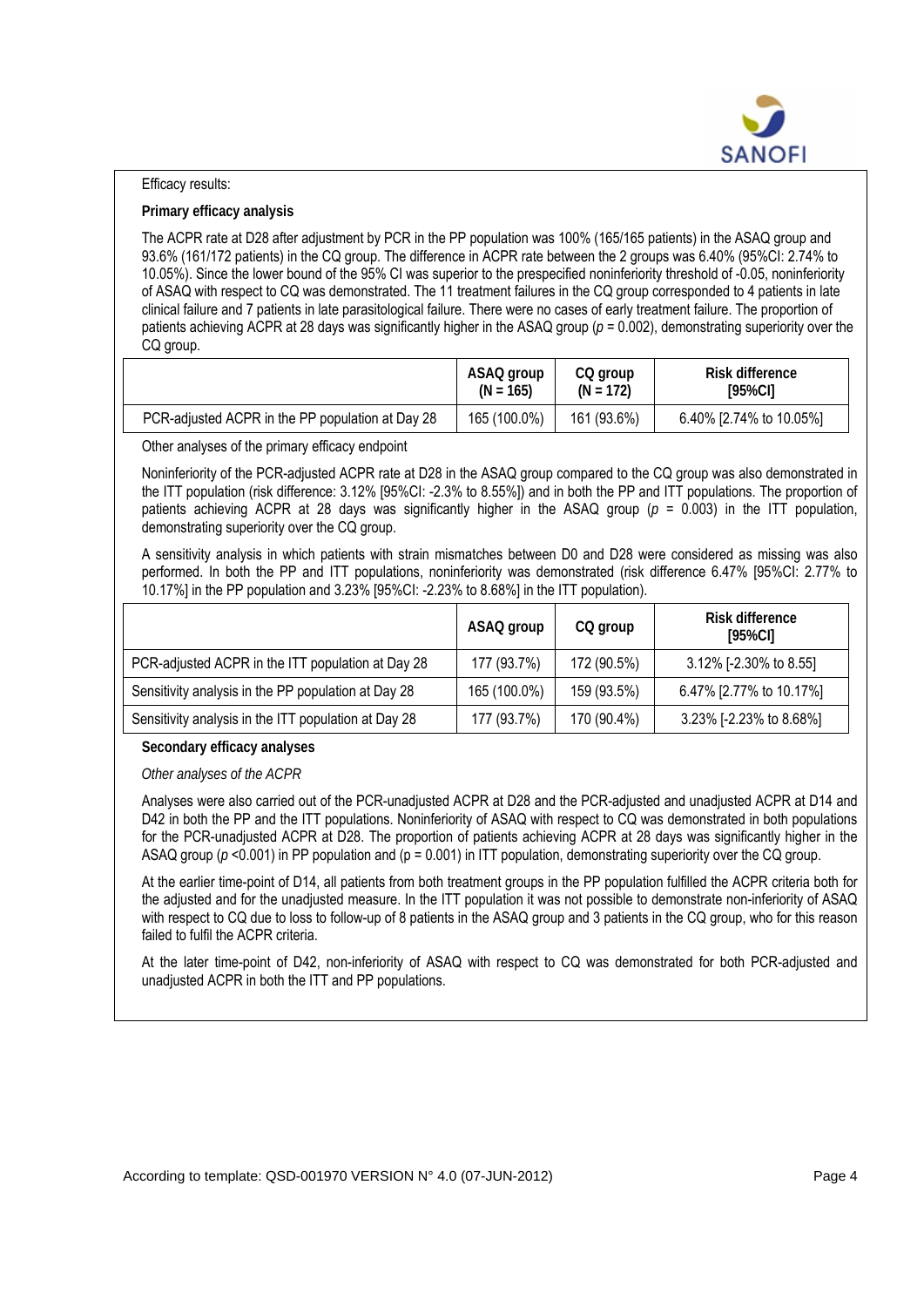

|                                                     | ASAQ group   | CQ group     | Risk difference<br>[95%CI]       |
|-----------------------------------------------------|--------------|--------------|----------------------------------|
| PCR-unadjusted ACPR in the PP population at Day 28  | 165 (100.0%) | 159 (92.4%)  | 7.56% [3.61% to 11.51%]          |
| PCR-unadjusted ACPR in the ITT population at Day 28 | 177 (93.7%)  | 170 (89.5%)  | 4.18% [-1.40% to 9.76%]          |
| PCR-adjusted ACPR in the PP population at Day 14    | 165 (100.0%) | 172 (100.0%) |                                  |
| PCR-unadjusted ACPR in the PP population at Day 14  | 165 (100.0%) | 172 (100.0%) |                                  |
| PCR-adjusted ACPR in the ITT population at Day 14   | 181 (95.8%)  | 187 (98.4%)  | $-2.65\%$ [ $-6.03\%$ to 0.72\%] |
| PCR-unadjusted ACPR in the ITT population at Day 14 | 181 (95.8%)  | 187 (98.4%)  | -2.65% [-6.03% to 0.72%]         |
| PCR-adjusted ACPR in the PP population at Day 42    | 151 (97.4%)  | 129 (77.7%)  | 19.71% [12.90% to 26.51%]        |
| PCR-unadjusted ACPR in the PP population at Day 42  | 149 (96.1%)  | 122 (73.5%)  | 22.64% [15.27% to 30.00%]        |
| PCR-adjusted ACPR in the ITT population at Day 42   | 162 (85.7%)  | 136 (71.6%)  | 14.14% [6.01% to 22.26%]         |
| PCR-unadjusted ACPR in the ITT population at Day 42 | 160 (84.7%)  | 129 (67.9%)  | 16.76% [8.37% to 25.16%]         |

*Parasite clearance and fever abatement* 

In PP population, 99.4% of patients in the ASAQ group and 80.2% of those in the CQ group were free of parasites by D3. The proportion of patients free of parasites was significantly higher ( $p$  <0.001) in the ASAQ group than in the CQ group at D1, D2 and D3. Similar results were observed in the ITT population.

By D1, 99.4% of patients in the ASAQ group and 89.5% of those in the CQ group in the PP population were no longer febrile. After D2, none of the ASAQ patients were febrile. By D3, only one patient (in the CQ group) remained febrile. The proportion of afebrile patients was significantly higher ( $p$  <0.001) in the ASAQ group than in the CQ group on D1, but not thereafter, indicating more rapid resolution of fever. Qualitatively similar findings were obtained in the ITT population.

| PP population                   | ASAQ group<br>$(N = 165)$ | CQ group<br>$(N = 172)$ | P       |
|---------------------------------|---------------------------|-------------------------|---------|
| Patients parasite-free by Day 1 | 33 (20.0%)                | 4(2.3%)                 | < 0.001 |
| Patients parasite-free by Day 2 | 144 (87.3%)               | 77 (44.8%)              | < 0.001 |
| Patients parasite-free by Day 3 | 164 (99.4%)               | 138 (80.2%)             | < 0.001 |
| Patients without fever on Day 1 | 164 (99.4%)               | 154 (89.5%)             | < 0.001 |
| Patients without fever on Day 2 | 165 (100.0%)              | 170 (98.8%)             | 0.499   |
| Patients without fever on Day 3 | 165 (100.0%)              | 171 (99.4%)             | 1.000   |

*Evolution of the number of gametocyte carriers* 

After D7, positive gametocytaemia associated with asexual parasitaemia was identified at least once in 4 patients in the ASAQ group (2.6%) and in 25 patients in the CQ group (15.1%) from the PP population. This proportion was significantly higher in the CQ group compared to the ASAQ group (*p* <0.001). In patients without gametocytaemia at D0, the cumulative risk of developing gametocytaemia at D7, D14, D28 and D42 was approximately two-fold lower in the ASAQ group compared to the CQ group ( $p \le 0.001$ ; logrank test). Qualitatively similar findings were obtained in the ITT population.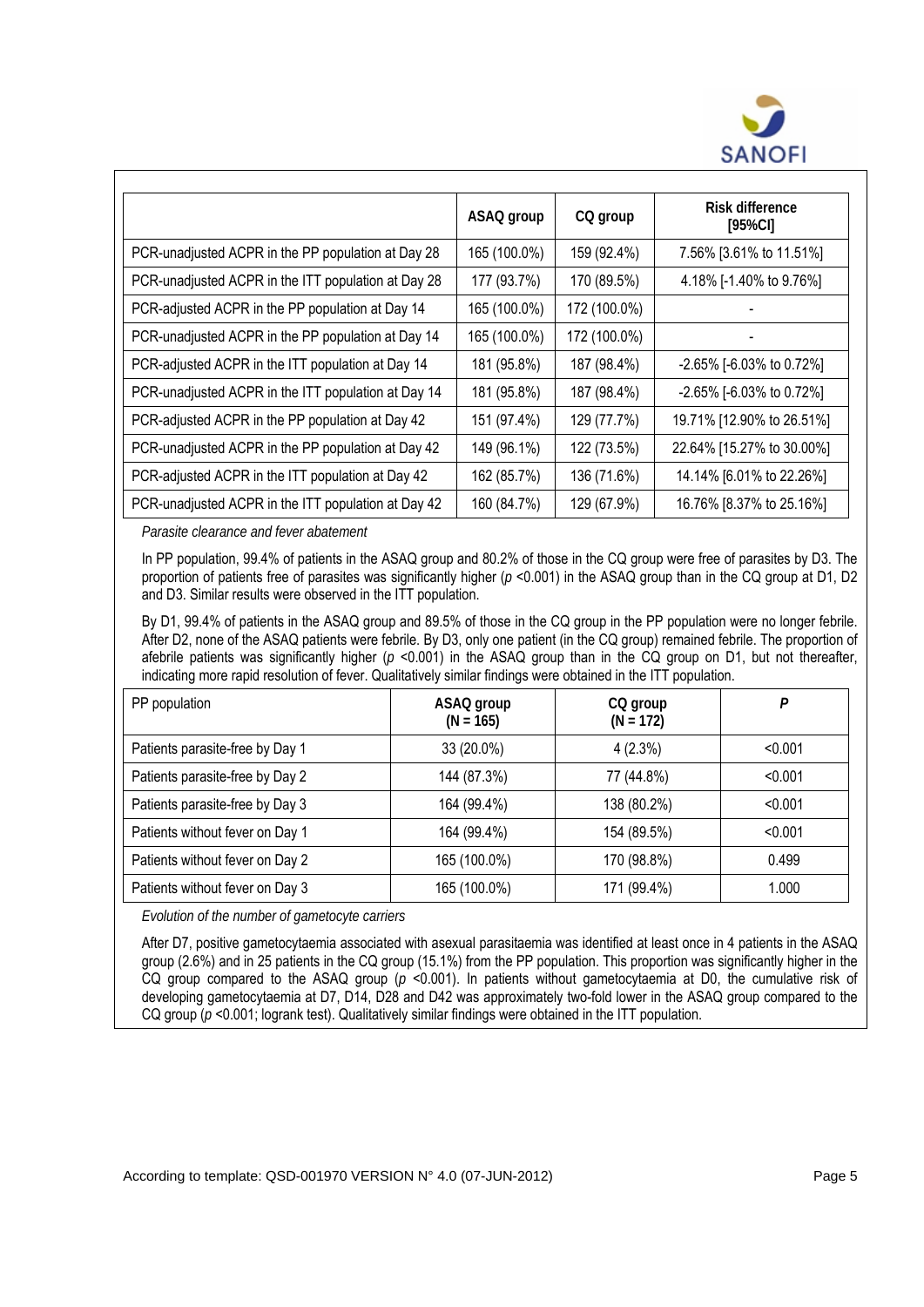

| Cumulative risk of developing gametocytaemia<br>PP population | ASAQ group<br>$(N = 70)$ | CQ group<br>$(N = 69)$   | D       |
|---------------------------------------------------------------|--------------------------|--------------------------|---------|
| Day 7                                                         | 21.43% [13.52% - 33.00%] | 49.28% [38.24% - 61.56%] |         |
| Day 14                                                        | 21.43% [13.52% - 33.00%] | 49.28% [38.24% - 61.56%] | < 0.001 |
| Day 28                                                        | 21.43% [13.52% - 33.00%] | 50.72% [39.63% - 62.94%] |         |
| Day 42                                                        | 23.88% [15.21% - 36.32%] | 56.21% [44.64% - 68.43%] |         |

*Recurrence of malaria* 

The cumulative probability of recurrence-free survival was determined by Kaplan-Meier survival analysis. This was significantly higher in the ASAQ group than in the CQ group ( $p$  <0.001; logrank test). The median time to recurrence was 42 days in the ASAQ group and 38 days in the CQ group. Qualitatively similar findings were obtained when PCR-unadjusted recurrence was considered, as well as in the ITT population.



Cumulative probability of recurrence-free survival (PP population): Blue curve: ASAQ group; red curve: CQ group.

*Evolution of haemoglobin levels* 

Contrary to what has been observed in African patients, serum haemoglobin levels were close to the lower level of normal (130 g/L) at baseline and at each study visit. No obvious differences between treatment groups were observed. Around half the patients in both groups had an abnormal serum haemoglobin level at each visit. None of these abnormalities were considered clinically significant. In the PP population, haemoglobin levels decreased between D0 and D7 by -4.0% (mean value) in the ASAQ group and by -0.9% in the CQ group. Between D0 and D28, they increased by 1.7% (mean value) in the ASAQ group and by 4.0% in the CQ group. Qualitatively similar findings were obtained in the ITT population.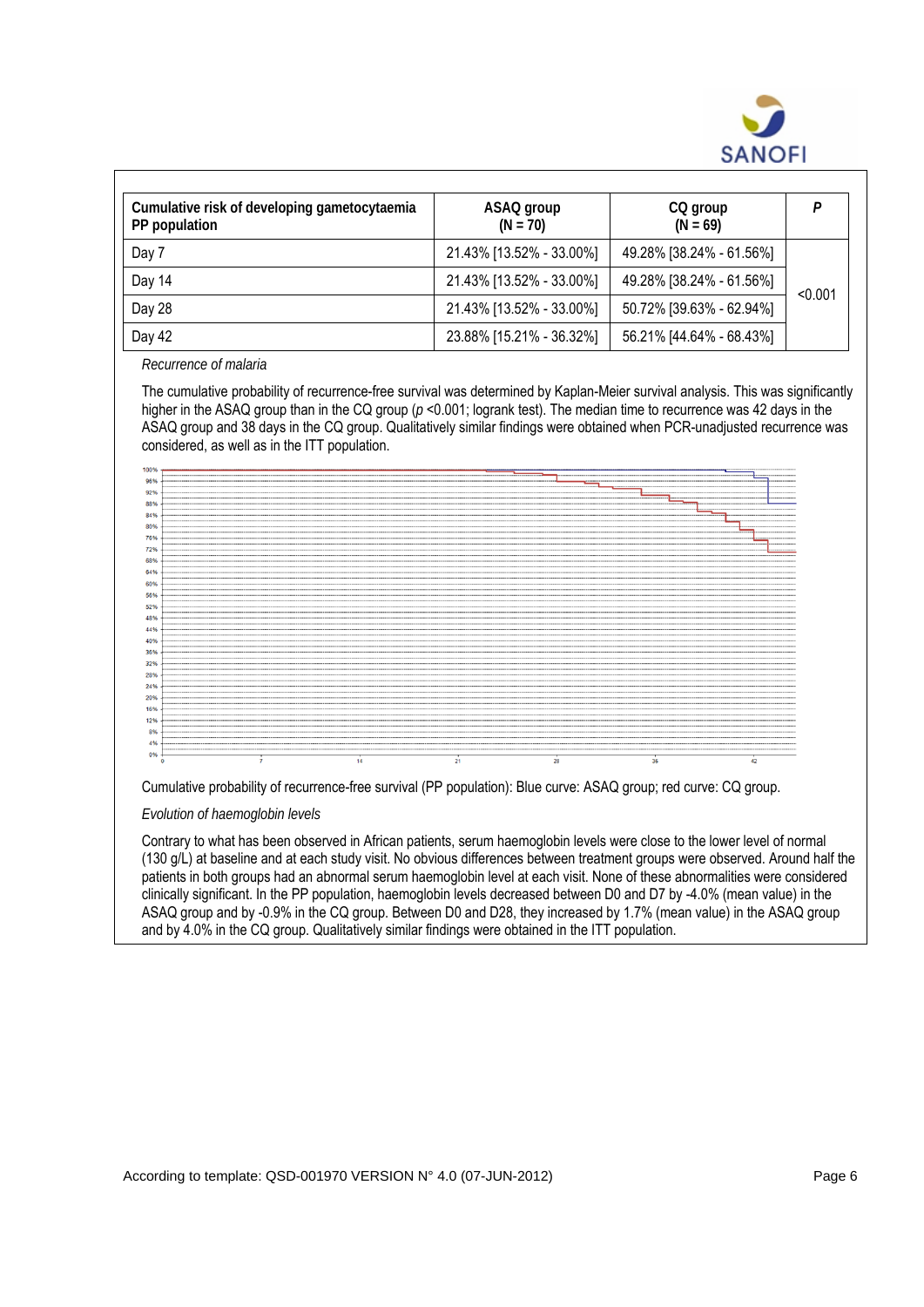

Safety results: Treatment-emergent adverse events (TEAEs) were reported by 79 patients (41.6%) in the ASAQ group and by 85 patients (44.7%) in the CQ group. Serious adverse events were reported in 3 patients in the ASAQ group and AESIs by 8 patients in the ASAQ group and by 9 in the CQ group. No TEAEs leading to death or to treatment discontinuation were reported.

The only individual TEAEs to be reported in more than 5 patients in one or other of the 2 treatment groups (>2.5% of exposed patients) were sinus bradycardia, pruritus, insomnia, gastritis, oral herpes, alanine aminotransferase increased, pyrexia, and diarrhea. Most of the TEAEs were documented at similar frequencies in the 2 treatment groups. However, 2 AEs were reported in a higher proportion (by ≥2%) of patients in the ASAQ group compared to the CQ group. These were sinus bradycardia and diarrhea. On the other hand, pruritus, insomnia, pyrexia, and upper abdominal pain were more frequently encountered in the CQ group. In 5 patients in the CQ group, pyrexia may indicate treatment failure.

| <b>TEAEs (Preferred Term)</b>      | ASAQ group<br>$(N = 190)$ | CQ group<br>$(N = 190)$ |
|------------------------------------|---------------------------|-------------------------|
| Sinus bradycardia                  | 34 (17.9%)                | 20 (10.5%)              |
| Pruritus                           | 14 (7.4%)                 | 21 (11.1%)              |
| Insomnia                           | 8(4.2%)                   | 12 (6.3%)               |
| Gastritis                          | 9(4.7%)                   | $6(3.2\%)$              |
| Oral herpes                        | $8(4.2\%)$                | 7(3.7%)                 |
| Alanine aminotransferase increased | 9(4.7%)                   | $8(4.2\%)$              |
| Pyrexia                            | $1(0.5\%)$                | 7(3.7%)                 |
| Diarrhoea                          | 5(2.6%)                   | $1(0.5\%)$              |
| Upper abdominal pain               | None                      | $4(2.1\%)$              |

Five serious adverse events (SAEs) in 3 patients were reported during the course of the study, all in the ASAQ group (1.6% of patients in this group), and all corresponding to patients who required hospitalisation. These corresponded to 1 patient who presented an episode of uncontrollable vomiting and developed an extrapyramidal disorder after infusion of metoclopramide, 1 patient presenting gastritis and 1 patient with nausea and vomiting.

Adverse events of special interest (elevated hepatic enzymes or neutropenia) were reported in 17 patients.

| <b>AESIs (Preferred Term)</b>                                                                                                                                                                          | ASAQ group<br>$(N = 190)$ | CQ group<br>$(N = 190)$ |
|--------------------------------------------------------------------------------------------------------------------------------------------------------------------------------------------------------|---------------------------|-------------------------|
| Any AESIs                                                                                                                                                                                              | $8(4.2\%)$                | $9(4.7\%)$              |
| Neutropenia                                                                                                                                                                                            | None                      | $1(0.5\%)$              |
| ALAT increased (including one case of<br>Herpes simplex infection and one case of<br>chronic hepatitis infection in the ASAQ<br>group and one case of hepatitis steatosis in<br>the chloroquine group) | $8(4.2\%)$                | $8(4.2\%)$              |
| Pregnancy                                                                                                                                                                                              | 1 (0.5%)                  |                         |